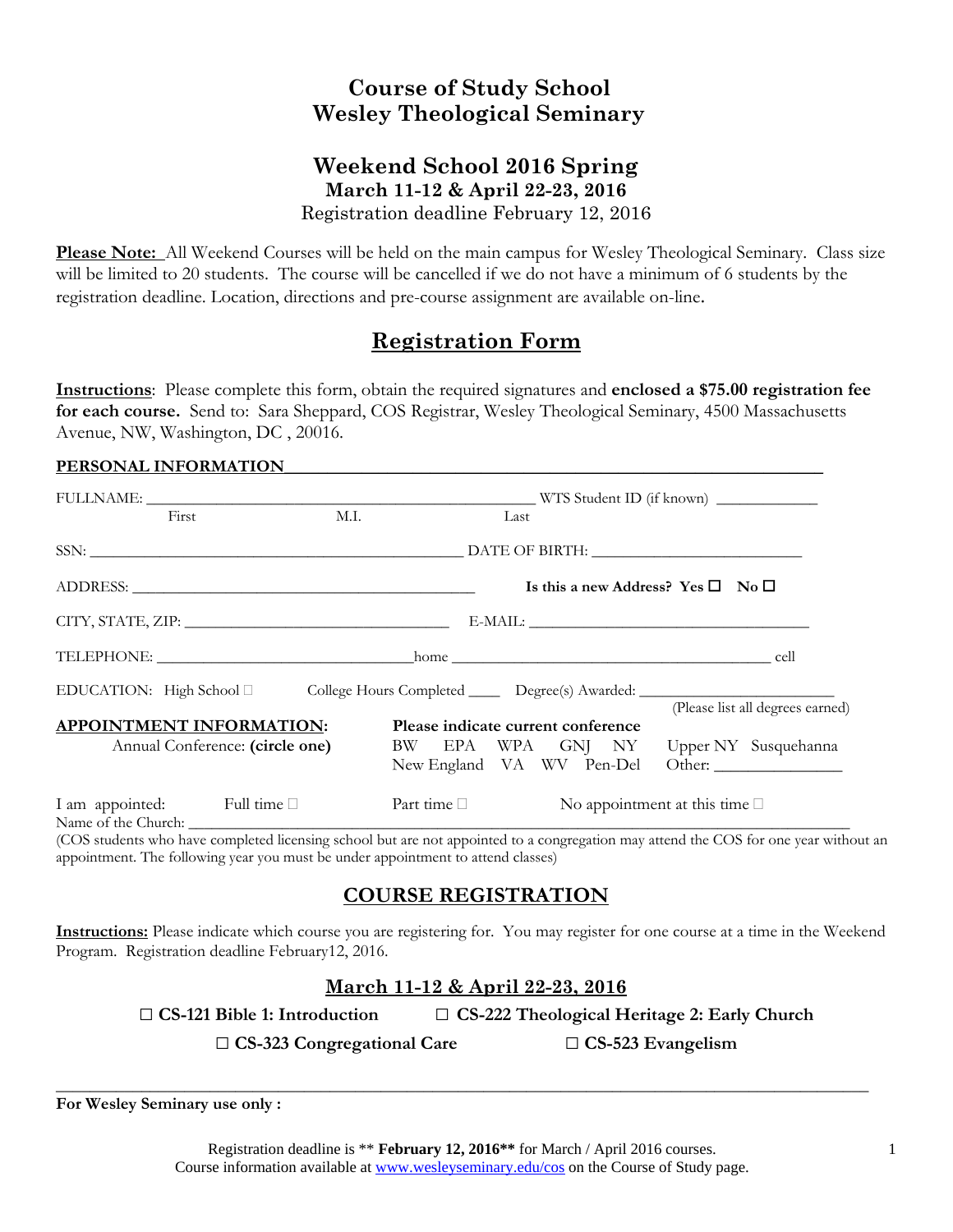|                                                                                                                                                                                                                                                                                                        |                                                                                                                                                                                                                                                              |  | WTS ID: $\qquad \qquad$ |      |      |  |  |  |
|--------------------------------------------------------------------------------------------------------------------------------------------------------------------------------------------------------------------------------------------------------------------------------------------------------|--------------------------------------------------------------------------------------------------------------------------------------------------------------------------------------------------------------------------------------------------------------|--|-------------------------|------|------|--|--|--|
|                                                                                                                                                                                                                                                                                                        |                                                                                                                                                                                                                                                              |  |                         |      |      |  |  |  |
| $\Box$ Yes, I need housing provided by Wesley Seminary.<br>□ No, I will make my own arrangements or commute<br>□ I have contacted the Seminary for on-campus housing.<br>from home.<br>$\Box$ Please include me in the room block at the hotel for Friday night.<br>I need housing Thursday night too. |                                                                                                                                                                                                                                                              |  |                         |      |      |  |  |  |
| case of emergency.                                                                                                                                                                                                                                                                                     | <b>EMERGENCY CONTACT:</b> Please list the name and phone number of the person you wish to have contacted in                                                                                                                                                  |  |                         | Cell | Work |  |  |  |
|                                                                                                                                                                                                                                                                                                        |                                                                                                                                                                                                                                                              |  |                         |      |      |  |  |  |
|                                                                                                                                                                                                                                                                                                        | REQUIRED SIGNITURES: (This form will be returned to the student if either of these signatures is missing.)                                                                                                                                                   |  |                         |      |      |  |  |  |
|                                                                                                                                                                                                                                                                                                        | <b>STUDENT SIGNATURE:</b> I give authorization for my records at WTS to be reported to the Division of Ordained<br>Ministry and my Conference and/or District Board of Ordained Ministry.                                                                    |  |                         |      |      |  |  |  |
|                                                                                                                                                                                                                                                                                                        |                                                                                                                                                                                                                                                              |  |                         |      |      |  |  |  |
|                                                                                                                                                                                                                                                                                                        | <b>CONFERENCE REGISTRAR SIGNATURE:</b> The above referenced Local Pastor is to attend Wesley Theological<br>Seminary Course of Study Weekend School 2015-2016.                                                                                               |  |                         |      |      |  |  |  |
|                                                                                                                                                                                                                                                                                                        |                                                                                                                                                                                                                                                              |  |                         |      |      |  |  |  |
|                                                                                                                                                                                                                                                                                                        |                                                                                                                                                                                                                                                              |  |                         |      |      |  |  |  |
|                                                                                                                                                                                                                                                                                                        | We offer a scholarship for local pastors to attend Weekend Course of Study School. Yes No                                                                                                                                                                    |  |                         |      |      |  |  |  |
|                                                                                                                                                                                                                                                                                                        | <b>DISTRICT SUPERINTENDENT SIGNATURE:</b> This Local Pastor is authorized by my District to attend Wesley<br>Theological Seminary Course of Study Weekend School 2015-2016.                                                                                  |  |                         |      |      |  |  |  |
|                                                                                                                                                                                                                                                                                                        |                                                                                                                                                                                                                                                              |  |                         |      |      |  |  |  |
|                                                                                                                                                                                                                                                                                                        |                                                                                                                                                                                                                                                              |  |                         |      |      |  |  |  |
|                                                                                                                                                                                                                                                                                                        |                                                                                                                                                                                                                                                              |  |                         |      |      |  |  |  |
| COSTS:                                                                                                                                                                                                                                                                                                 | Registration Fee: \$75.00 non-refundable due for each course with registration application.                                                                                                                                                                  |  |                         |      |      |  |  |  |
|                                                                                                                                                                                                                                                                                                        | Tuition: \$350.00 per course; payable the first day of class or earlier.                                                                                                                                                                                     |  |                         |      |      |  |  |  |
|                                                                                                                                                                                                                                                                                                        | Housing: \$129.00 + taxes/night at the Courtyard Marriott Chevy Chase*.<br>*Reservations must be made through the seminary. Please complete the housing information<br>above and return to Sara Sheppard. You will receive a confirmation number via e-mail. |  |                         |      |      |  |  |  |

**Students are responsible for housing costs. Meals will be on your own.**